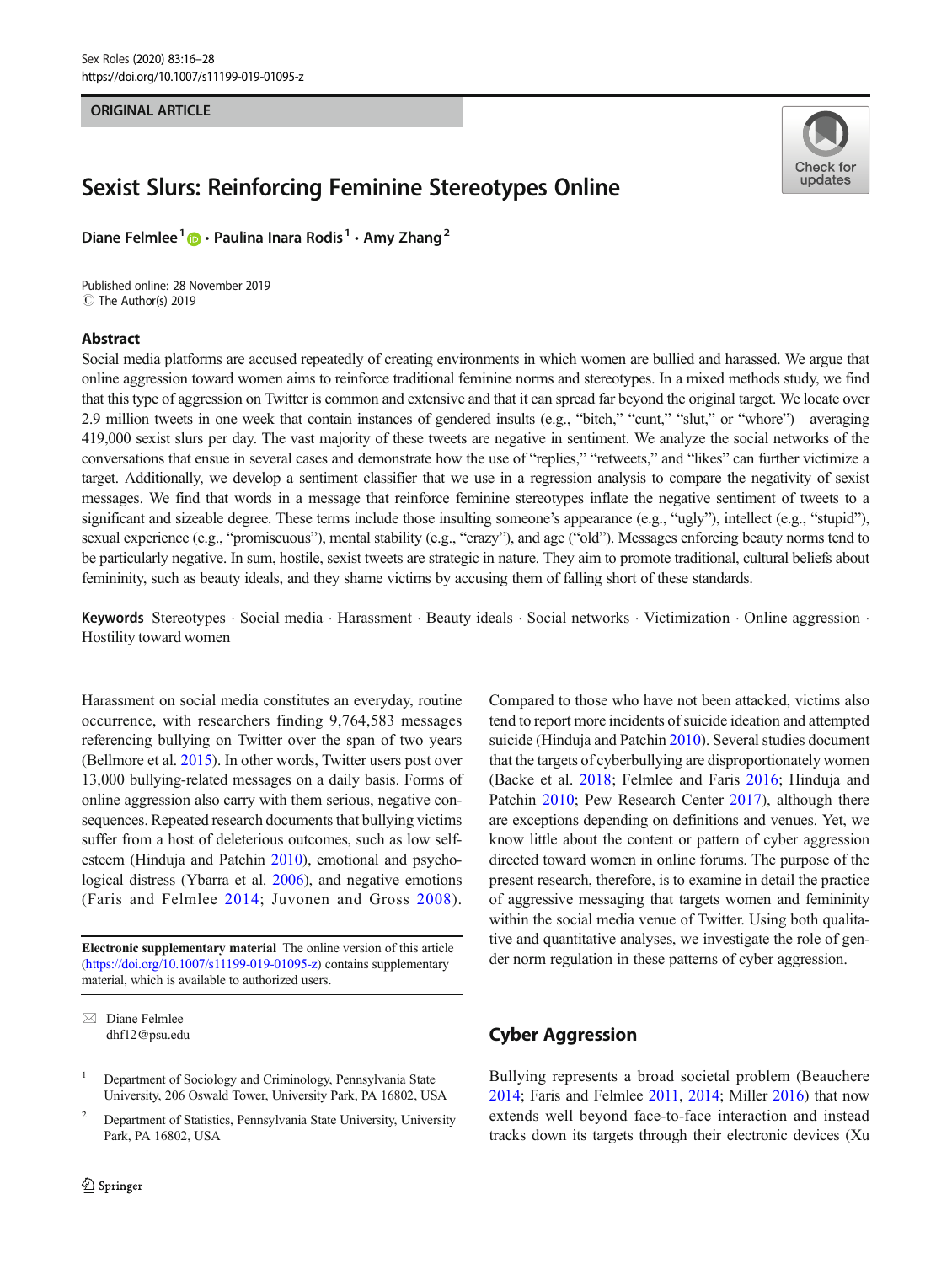et al. [2012\)](#page-12-0). Cyber aggression, which here refers to intentional electronic communication intended to insult or harm an individual, remains particularly problematic. This electronic form of aggression can provide perpetrators with a sense of anonymity, which makes it easier to engage in harmful communication without the fear of direct retribution (Bartlett et al. [2018\)](#page-11-0). Forms of online harassment also carry the serious risk that an attack can spread far beyond the original incident, potentially reaching a broad network of social media users and multiplying the embarrassment and harm experienced by the victim.

Twitter represents a well-known and popular forum for online communication in today's world in which bullying occurs regularly (Xu et al. [2012\)](#page-12-0). Twitter is a micro-blogging service in which people communicate online, using short messages or "tweets." In 2017, there were over 330 million active monthly Twitter users, with approximately 24% of online adults (or 21% of all Americans) using the site in 2016 (Pew Research Center [2016](#page-11-0)). However, this social media giant has come under repeated scrutiny due to its widely exposed public cases of bullying and harassment.

A group of women initiated a Twitter boycott (#WomenBoycottTwitter; [https://www.cbsnews.com/news/](https://www.cbsnews.com/news/harvey-weinstein-rose-mcgowan-women-boycott-twitter/) [harvey-weinstein-rose-mcgowan-women-boycott-twitter/\)](https://www.cbsnews.com/news/harvey-weinstein-rose-mcgowan-women-boycott-twitter/) in 2017 that was triggered, in part, by the suspension of the Twitter account of actress Rose McGowan, who had posted allegations of sexual abuse by producer Harvey Weinstein. Following on the heels of the Women's Boycott, Twitter announced that they would begin implementing new "antiabuse" rules meant to stem the prevalence of hate symbols, unwanted sexual advances, and other problematic or abusive content, and they introduced such changes in subsequent months. It remains to be seen how successful these alterations will be in stemming the tide of online abuse.

Drawing on theories of group processes (Homans [1950](#page-11-0); Simmel [1950](#page-11-0)), we argue that two fundamental social mechanisms contribute to the development of cyber aggression: (a) the enforcement of social norms and (b) the establishment of social hierarchies (see also Faris and Felmlee [2011](#page-11-0); Felmlee and Faris [2016](#page-11-0)). The first mechanism refers to the regulation of gender norms whereby demeaning online messages highlight the social expectations, or norms, that surround gendered behavior and reinforce traditional stereotypes. This type of gender norm enforcement is evident in multiple types of online discussions, such as those involving homophobic epithets (Pascoe and Diefendorf [2019](#page-11-0)) and hate speech (Wilhelm and Joeckel [2019\)](#page-12-0). In addition, lesbian, gay, bisexual, intersex, transsexual, and others with non-traditional sexual and/or gender identities tend to be attacked online at a much higher rate (two to four times higher) than their heterosexual counterparts (Felmlee and Faris [2016](#page-11-0); Hinduja and Patchin [2010](#page-11-0); Schneider et al. [2012](#page-11-0)). These frequent attacks on individuals who challenge the norms of heterosexuality further

demonstrate attempts at gender regulation (Hlavka [2014](#page-11-0)). Finally, tweets that insult women of color with messages that emphasize gendered racial/ethnic stereotypes also are common (Felmlee et al. [2018\)](#page-11-0) and exhibit both sexist and racist norm enforcement.

A second mechanism involved in the development of sexist online aggression concerns social status. The maintenance of status represents a particularly powerful dimension of a range of human interaction, according to Ridgeway ([2011\)](#page-11-0) and others, and the motivation to increase one's social status emerges in forms of harassment and bullying (Miller [2016;](#page-11-0) Sijtsema et al. [2009\)](#page-11-0). For instance, adolescents who are somewhat central within their peer groups engage in particularly high levels of social aggression, as compared to those already established at the top of the social hierarchy (Faris and Felmlee [2011,](#page-11-0) [2014](#page-11-0)). Perpetrators of derogatory Twitter communications toward women may believe, correctly or not, that engaging in such behavior will garner greater respect and status among their close associates or, at the very least, earn attention.

We argue here that aggressive tweets that target women attempt to reinforce traditional gendered norms, especially those relating to idealized forms of femininity. Furthermore, people disseminating such hostile messages are likely to be motivated by the goal of improving their social esteem and recognition among their group of supporters or a wider societal audience. By underscoring traditional gender expectations, perpetrators likely anticipate positive reverberations to their messages among those who continue to perpetuate longheld stereotypes of feminine behavior. Sexist online harassment does not occur at random, in other words, but it is strategic in nature and aimed at reinforcing gender inequality.

# Gender and Feminine Stereotypes

Feminist theories suggest that hostility toward women arises within the maintenance of a patriarchal culture and its accompanying attitudes of sexism, misogyny, and objectification of women (e.g., Jeffreys [2005\)](#page-11-0). Scholars note further that hostility emanates from women's oppression within larger societal structures of power that place men in the dominant position and women in the role of the subordinate. Both of these cultural and structural processes likely contribute to the flourishing of antagonism toward women more broadly (Hollander et al. [2011](#page-11-0)). Institutional sexism creates the social situations in which gendered stereotypes are established, and, in return, the perpetuation of stereotypes preserves and reinforces the social culture of sexism and dominant masculinity. At an individual level, these stereotypes can be used to reinforce and verify one's own position regarding acceptable norms or to increase one's social status and further denigrate others' non-normative behavior.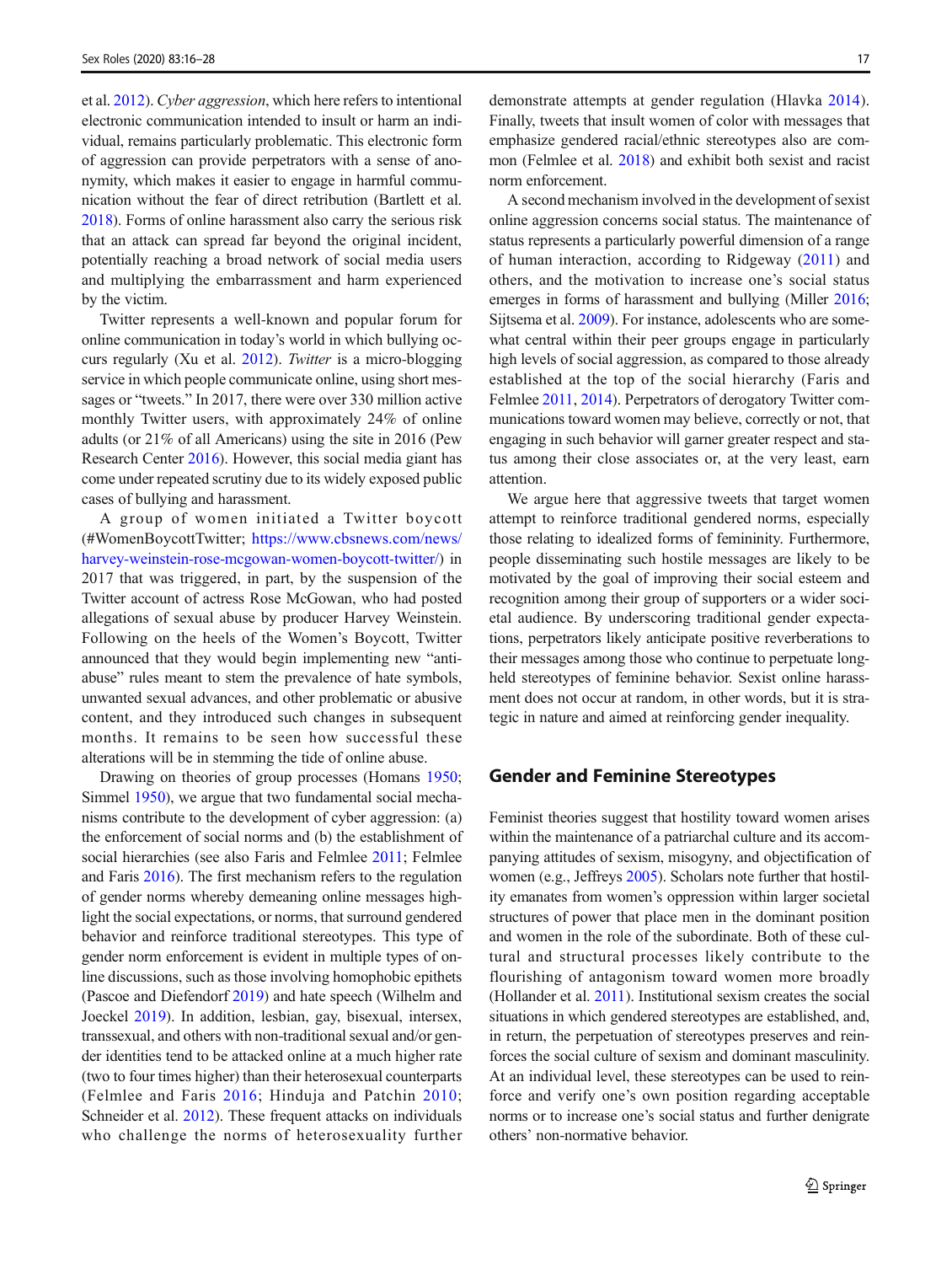One prominent example of a traditional feminine norm that evolves from these processes is that women and girls should be physically attractive. This gender role expectation derives from Western beauty ideals directed toward women. Female beauty ideals (e.g., facial symmetry and appeal; BMI or level of thinness, height, and body shape) convey powerful messages about the necessity and consequences of physical attractiveness to young girls and adults alike (Bailey et al. [2013](#page-10-0); Jeffreys [2005](#page-11-0); Wolf [2002\)](#page-12-0). Research illustrates that individual support of beauty ideals is highly related to sexist attitudes as well as to acts of hostility toward women (Forbes et al. [2007](#page-11-0); Swami et al. [2010\)](#page-12-0). Furthermore, the presentation of an appropriately "gendered self," with just the right amount of feminine appearance and sexual appeal is key to a positive and socially engaging online presence (Bailey et al. [2013](#page-10-0)).

The classic feminine personality stereotype involves two major components: one associated with warmth and being nice and the other with a lack of competence (e.g., passive, emotional, illogical) (Ellemers [2018\)](#page-11-0). This overarching idealized femininity comprises traits typically believed to be the opposite of those associated with masculinity (Ellemers [2018](#page-11-0)). Other feminine stereotypes noted in the literature include those of being more family- or community-oriented and embodying a sense of social purity. Rather than having selfish intentions or actions, therefore, women are expected to be moral paragons and keepers of virtue, which also extends to requirements that they be "virginal" or relatively sexually inexperienced (Valenti [2009\)](#page-12-0). Thus, central themes in gendered norms regarding women in our society revolve around beauty as well as niceness, morality, and sexual inexperience.

In the present paper, we argue that acts of aggressive behavior oriented toward women on Twitter tap into many of these same core themes in feminine stereotypes. Such behavior could reflect either explicit or implicit gender biases. Harassers reinforce traditional stereotypes, consciously or not, by attempting to shame women with labels that counter these normative expectations. Several typical labels include the word "bitch" (i.e., "a malicious, spiteful, or overbearing woman"), the terms "slut" and "whore" (i.e., offensive terms for a "promiscuous woman"), and the word "cunt" (i.e., a "disparaging, and obscene" reference to a woman) ([https://www.merriam](https://www.merriam-webster.com/dictionary/)[webster.com/dictionary/](https://www.merriam-webster.com/dictionary/)). Calling a woman a "bitch" in an aggressive message, for example, implies that she is not conforming to the expectations that she should be "sugar and spice and all things nice." Identifying a woman as a "whore" or "slut" means that she falls far out of line with the norm of sexual inexperience. Labelling a woman a "cunt," on the other hand—one of the most hateful words in the English language according to one urban dictionary—implies that she has absolutely no redeeming features, feminine or otherwise.

# Research Goals

The purpose of our research is to investigate instances of aggression oriented toward women on Twitter and to examine the regulation of traditional feminine norms in these messages. One of our goals is to highlight online hostility toward women as a social problem and to bring to light several of its characteristics. At the same time, we do not claim that online aggression solely targets women, as opposed to men, transgender individuals, and others. In such cases, the insulting terms often differ from those oriented toward women (e.g., bitch, slut), however, and consist instead of homophobic slurs (e.g., fag, homo) (Sterner and Felmlee [2017\)](#page-12-0). Men vilified online appear to be labelled a "fag," for example, more frequently than they are called a "slut" or "cunt." On the other hand, even if a man or a transgender person is the target of a tweet using a female-oriented slur, the use of terms and messages enforcing and regulating stereotypical femininity itself highlights a broader phenomenon of sexism.

Note, too, that we are not able to identify the demographic characteristics of the perpetrators—those who send hostile tweets in our data set could be men, women, or those of other gender identities. Men generally engage in aggressive behavior toward women more frequently than toward men (Anderson and Anderson [2008\)](#page-10-0), and yet women, who operate within the same dominant culture, also can exhibit hostility toward other women (Loya et al. [2006](#page-11-0); Wilhelm and Joeckel [2019](#page-12-0)).

In a mixed methods format, we begin by describing the frequency with which tweets occur that use one of four key insulting female terms, and we provide several illustrations of messages that include one or more of these keywords. We also note that a unique quality of online aggression is that a hostile message can spread readily beyond the initial episode to involve multiple individuals and even extend to reach very large groups. Thus, we illustrate the spread of cyber aggression by investigating several case studies of networks of conversations that follow from a hostile tweet. (We display graphs of such networks in an online supplement; see S1, Figs. 1s and 2s.)

In our final set of analyses, we use sentiment analysis to investigate the degree of negativity of tweets that contain our key terms and those that include common negative adjectives that challenge femininity (e.g., ugly, stupid, fat, skinny, crazy, old, promiscuous). We expect that insulting adjectives will increase the overall negativity of the tweets, and we explore whether those that contradict ideal beauty standards (e.g., overall appearance: ugly, weight-related: skinny or fat) will be particularly negative in sentiment. We use multivariate regression analysis to investigate these issues.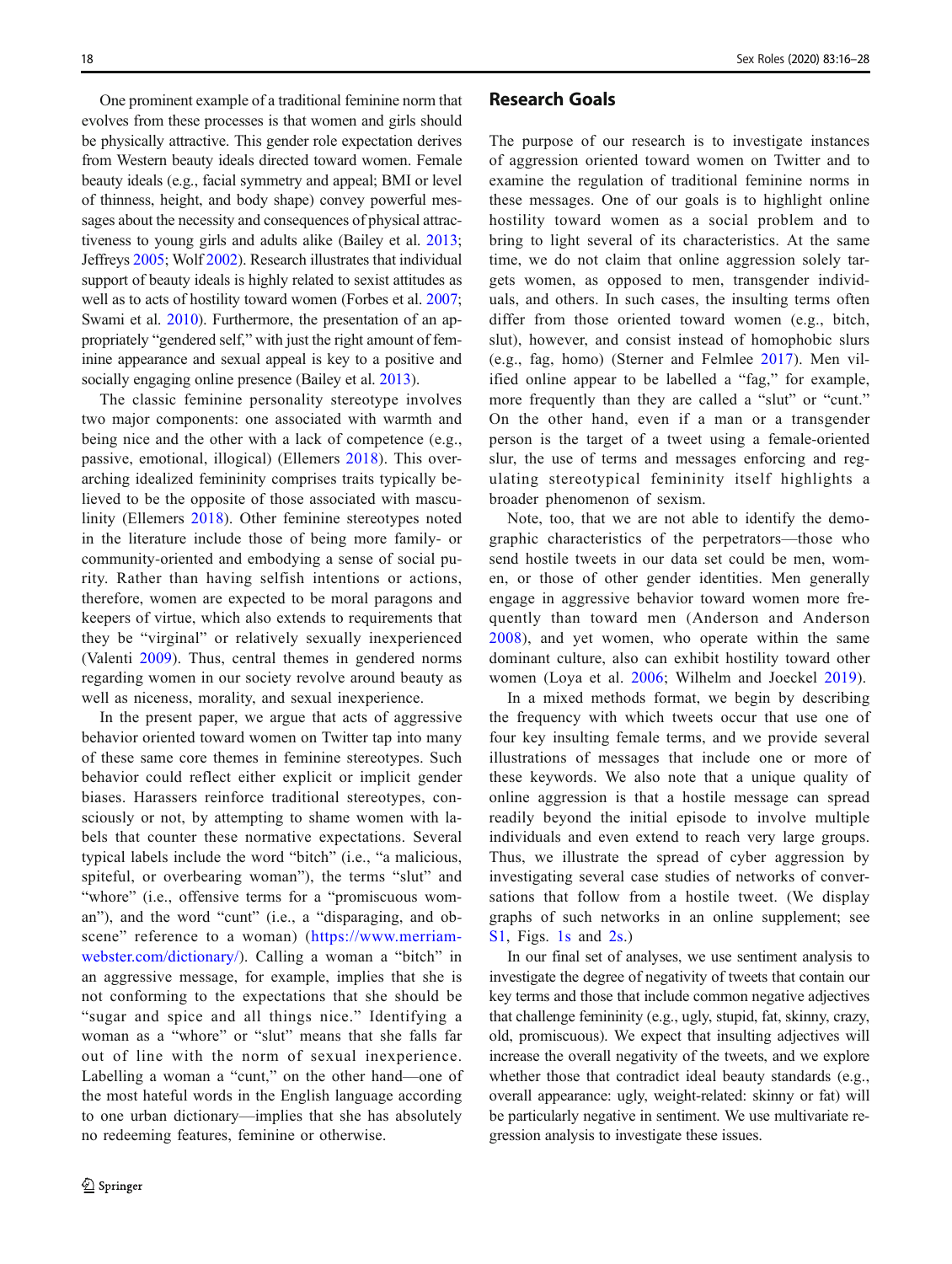# Method

# Procedure and Measures

We collected data from Twitter for approximately 2<sup>1/2</sup> years, beginning in 2016 and through the beginning of 2019. During much of this time, users were limited to messages with 140 characters or fewer (prior to the change in Twitter policies to allow users to write longer messages). Institutional Review Board (IRB) approval was obtained prior to data collection.

We gathered Twitter messages in two phases. First, we utilized keyword searches in NodeXL (Smith et al. [2010](#page-11-0)) to scrape recent tweets containing specified terms. From these searches, a research team spent 2½ years exploring patterns of sexist and misogynistic language on Twitter, following both current events and through the exploration of specific insults and gendered slurs (Baker et al. [2019;](#page-10-0) Lawson et al. [2017](#page-11-0); Shartle et al. [2016](#page-11-0); Stumm et al. [2016\)](#page-12-0). During this process, the authors compiled a list of commonly used insults that made use of negative concepts and stereotypes directed toward women on Twitter. In total, these searches collected over 50,000 tweets, and the messages encompassed a broad variety of gendered derogatory language (e.g., "butterface": slang for a woman described as attractive except for her face); "ho[e]": slang for "whore"). For this project, we focus on the four terms ("bitch," "cunt," "slut," and "whore") that were the most common. These four words also represent frequent curse words on Twitter, with "bitch" ranked number four and the others within the top 20 of all types of curse words used (Wang et al. [2014\)](#page-12-0).

In our second phase of data collection, we scraped data directly from Twitter's Streaming API. The scraped data set was collected in four separate streams filtered to find tweets including at least one of the four key terms we noted. Gathering data directly from Twitter allowed us to collect tweets as they were published on the platform. The dataset was collected over a period of one week in June 2017 (June 4–June 11). We chose a week during the year in which there was no major U.S. holiday nor was there an obvious political or news event that might have dominated the searches for sexist slurs. Next, we processed the tweets for greater analysis efficiency and anonymity, replacing Twitter handles with "@USER#," for example, and website links with "URL." The tweets were further filtered to remove those by accounts that were highly likely to be bots, that is, tweets spread by automated software (Davis et al. [2016](#page-11-0)). After processing, the direct streams collected 2.9 million tweets across four categories, each downloading tweets with one of the four terms. Of the total sample, 87% came from the stream collecting the keyword, "bitch" (which is equivalent to 2,530,832 tweets), 5% "cunt" (155,059 tweets), 4% "slut" (131,155 tweets), and 4% "whore" (110,307 tweets).

#### Reinforcing Feminine Stereotypes

Along with searching for tweets that contained the four key derogatory terms, we examined the degree of negativity of tweets that appeared to endorse feminine stereotypes through the inclusion of derogatory adjectives. In total, we targeted seven groups of adjectives that were synonyms of, or closely related to, the following terms: ugly, overweight, stupid, underweight, crazy, old, and promiscuous. Each of these adjective groups was chosen to highlight insults that focus on a different stereotypical aspect of femininity. The terms ugly, overweight, and underweight (and their synonyms), for example, can be used to emphasize traditional feminine appearance stereotypes suggesting that a woman should be beautiful and slender (slim, but not too skinny). The adjectives stupid and crazy raise concerns that a woman is either not intelligent or is too irrational and emotional (as compared to the rationality and intelligence of men). Finally, the terms old and promiscuous contradict two ideals of femininity, those of youth and sexual inexperience. Although these categories of adjectives do not necessarily represent an exhaustive list of adjectives associated with feminine stereotypes, they were chosen because they relate to several prominent themes in the stereotype literature (e.g., Ellemers [2018\)](#page-11-0).

# Re-appropriation

One issue we confronted in our sentiment analysis concerned the re-appropriation, or reclaiming, of certain negative terms by women themselves. In reclaiming a word, oppressed groups attempt to make a formally pejorative word used by the dominant culture more acceptable (e.g., Bianchi [2014\)](#page-11-0). The term "bitch," for example, can be used in positive ways between women in a joking manner or as a way to take the sting out of the word more broadly. In our individual searches, we could avoid positive uses of our keywords and adjectives, but this was not always the case for our sentiment analysis of millions of tweets. One of the reasons for discrepancies between human coders and our classifier in the final sentiment score of tweets was the occasional practice of re-appropriation of negative words. Nevertheless, our classifier outperformed many common approaches, as we discuss in the following.

## Social Network Analysis

We examine the social network of Twitter "conversations" that develop out of messages that contain our keywords, with a focus on tweets located within a network of users. We investigate the network spread that results from a negative tweet, in which the network consists of "retweets," "replies," and "likes" that arise following an initial insulting tweet. Next, we examine the social roles involved in the Twitter interchange in our smaller networks and identify those of the "perpetrator," the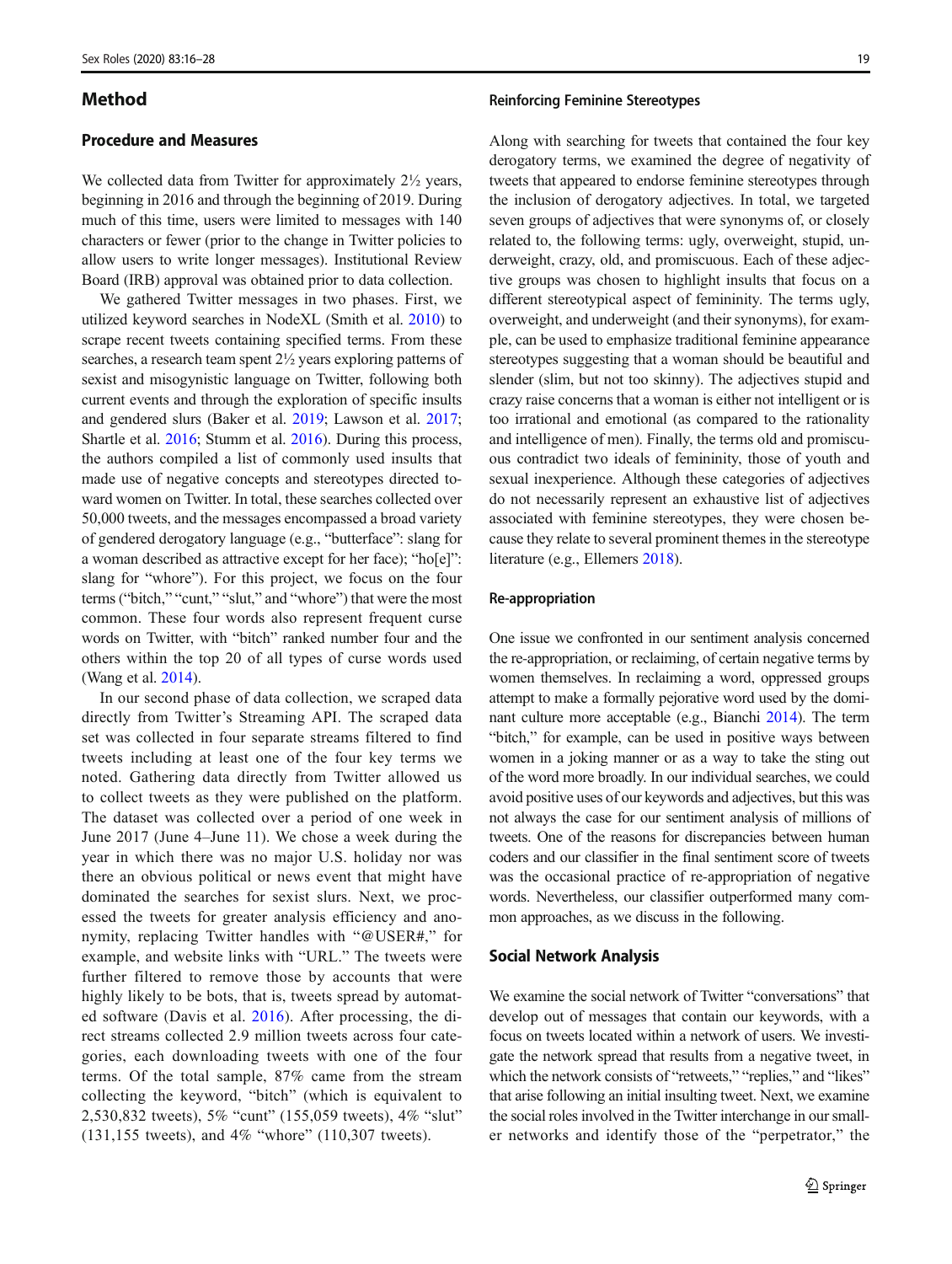"victim," the "reinforcer," and the "defender." We also note when there appears to be a "bystander," which refers to someone who was involved in a Twitter conversation prior to the derogatory tweet, but then who does not respond in either a supportive or a critical manner. We chose examples that represent the use of each of our key terms and that illustrate the various roles in which individuals can participate during an online Twitter interchange. (In an online supplement, S1, Figs. 1s and 2s, we include visualizations of these four cases.)

When describing the smaller social networks of everyday hostile networks, we indicate both the roles of the users in the network and the tweets within the hostile conversation. First, we identify *aggressors or perpetrators* who represent the user responsible for the highlighted aggressive message. Second, we spot *reinforcers*, that is, users who directly support, retweet, or like the aggressive message. Third, we locate victims or users who are attacked or otherwise victimized by the aggressive message. Fourth, we label defenders as individuals who support or otherwise positively respond to the victim's tweets. Finally, we regard bystanders as those individuals who participate in the Twitter conversation but do not respond to the aggressive message.

# Sentiment Analysis

## Assessing Tweet Sentiment

We developed a classifier that we use in a sentiment analysis of the content of our sample of tweets (Zhang and Felmlee [2017\)](#page-12-0). Sentiment classifiers leverage dictionaries of words, called lexicons, which are then manually annotated by several research assistants as carrying positive or negative sentiment. The optimal choice of lexicon is dependent on the data. The sentiment classifier in this project utilizes the lexicon created for the VADER (Valence Aware Dictionary and sEntiment Reasoner) classifier. The VADER classifier is particularly useful here because VADER is a lexicon approach designed to assess sentiment in social media (fully open-sourced under the [MIT License] at [https://github.com/cjhutto/vaderSentiment\)](https://github.com/cjhutto/vaderSentiment). We updated VADER's lexicon to include the derogatory and targeted terms toward women that we found in our manual examination of tweets and translated the score into  $a - 4$  (most negative) to +4 (most positive) scale.

To measure sentiment toward the keyword in the tweet, we adjusted the individual sentiment scores for the words in each tweet by their distance from the key term, as done by Flores [\(2017](#page-11-0)). We diverge from Flores by dividing the sentiment score of a word by the natural log of its distance from the keyword, which we found to be more accurate in our data than using the absolute distance. In other words, an adjective that is two places away from the target will have its sentiment halved under previous approaches, but with the natural log, the sentiment will largely be preserved and decay more gradually. We then take

the sum of the distance-adjusted sentiment scores and use it as the independent variable in a regression analysis. This procedure improved greatly on using VADER's default classifier, which is designed to measure the overall sentiment in a tweet.

To further increase the overall accuracy of the sentiment score, we compared the performance of using VADER's lexicon with several of the most commonly used lexicons. In the end, we used a combination of scores from the top three lexicons in ensemble, which included VADER and two others: AFINN (Nielsen [2011](#page-11-0)) and Bing (Hu and Liu [2004](#page-11-0)). Our final classifier takes into account not only the relative negativity and positivity of the individual words included in the tweets, but also the presence of other emotional cues and the respective linguistic distance between gendered slurs and emotional intensifiers. Thus, our sentiment analyses include supplementary tests to help determine the sentiment of tweets beyond the mere presence or absence of positive and negative words. Finally, we compared the sentiment scores gathered from four human coders on a test set of 400 tweets, with the scores obtained by our final classifier using 10-fold cross-validation. Our sentiment classifier performed quite well, with overall F1 scores of .640 (micro) and .640 (macro). These F1 scores represented an improvement over scores from VADER's default classifier alone or from other combinations of common classifiers.

# Analyzing the Effect of Stereotypes on Message Sentiment

To understand the specific influence of stereotypes in messages utilizing hostility toward women, we also study how the inclusion of specific insults modifies tweet sentiment. We use ordinary least squares (OLS) regression models in which the sentiment score  $(-4 \text{ to } +4)$  is the dependent measure, and each independent variable consists of the presence of an insulting adjective within one of the seven categories of stereotypical language. To test the effect of these adjective groups on the sentiment score, we employ three regression models. We analyze one model each for the keywords "bitch" and "slut" and a third in which we collapse tweets with the key terms "slut" and "whore" into one analysis, due to their relatively small sample sizes and synonymous meaning.

# Results

#### Descriptive Findings

#### Frequency of Key Terms

Using the data collected directly from the Twitter API via four streams, we begin by comparing the frequency of each of the four keywords in tweets over the week. We scraped tweets over one week starting on a Saturday. Across all four streams, some days produced more tweets than others.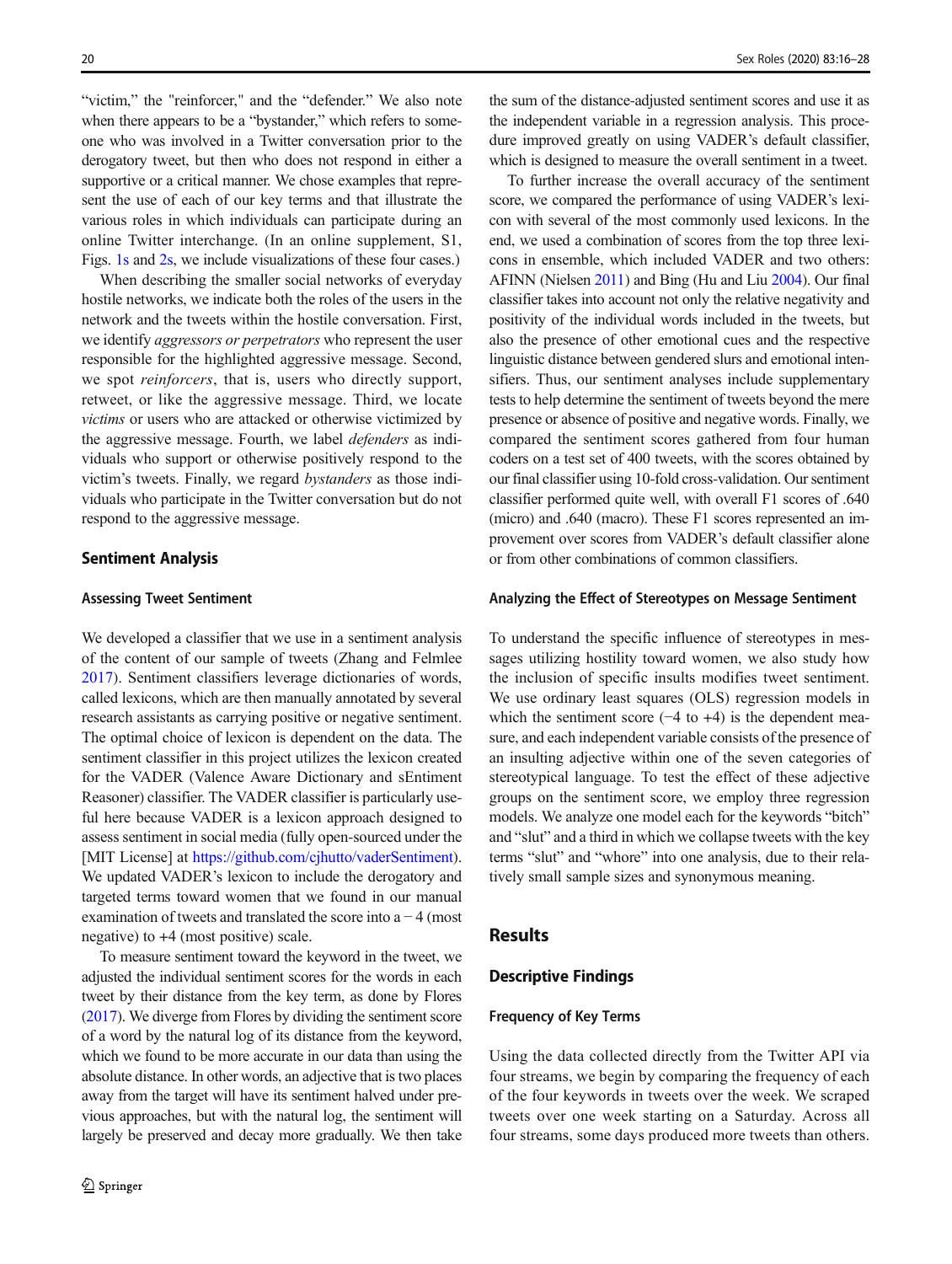<span id="page-5-0"></span>Thus, there appears to be one day of the week that spikes in finding messages and that day differs for each of the terms (e.g., Day 4 for the "bitch" and "cunt" streams, Day 3 for "slut," and Day 1 for "whore"). In other words, these four negative terms were not concentrated within one particular day of the week, but rather appeared across the week. Note, too, that there were numerous messages gathered on each of these terms on any given day. The minimum number of tweets in the streams on any given day that contained one of these terms was around 10,000 tweets for the keywords "cunt" (on Day 1) and "whore" (on Day 2), whereas for the more common term, "bitch," the lowest number of messages obtained was approximately 30 times that size (300,000) on Day 6. Altogether, this analysis resulted in over 418,000 tweets per day that included at least one sexist term. Although we calculate an overall frequency of tweets scraped from the API over one week, the prevalence of such tweets cannot be inferred because Twitter does not make public the number of tweets created on any given day nor the number of tweets released publicly for download.

Table 1 Examples of aggressive messages by key term

#### Illustrations of Hostile Tweets

Examples of negative aggressive messages oriented toward women that contain one or more of the four keywords are included in Table 1. For example, all the tweets with multiple key terms were classified as being particularly negative in content, with a maximum negative score of −4. Several of the examples included in this table were racist as well as sexist in content. For example, both the first and third tweets in Table 1 appear to harass women from a specific ethno-racial group, with the first employing not only the word "bitch," but also a common Hispanic slur, and the third adding an insult aimed at those of Chinese heritage.

## Networks of Cyber Aggression

In collecting the network data on cyber aggression, we identified two types of "conversation" networks. First, a set of very large network discussions about targeted women emerged, many of which contained positive as well as negative content. These extensive Twitter networks tended to involve widely

| Keyword in<br>Tweet | <b>Tweet Content</b>                                                                                                                              |  |  |  |  |
|---------------------|---------------------------------------------------------------------------------------------------------------------------------------------------|--|--|--|--|
| <b>Bitch</b>        | @USER WHAT DO U MEAN FACTS BITCH U BLOCKED ME U DUMB HOE UR<br>MAD PRICK ALL UR DIRTY SPICK FRIENDS WANNA GET INVOLVED SO NOW<br><b>U TALKING</b> |  |  |  |  |
|                     | Then go buy ur chinese food elsewhere u skanky old bitch                                                                                          |  |  |  |  |
|                     | @USER ching chong bitch                                                                                                                           |  |  |  |  |
|                     | <sup>a</sup> Heard @USER had a mob of people protecting her because she's a scared little (aka fat) bitch<br>that can't fight her own battles.    |  |  |  |  |
|                     | You look ugly as fuck you fucking cunt nigger kill yourself please do us a favour KKK                                                             |  |  |  |  |
| Cunt                | it's even cuter that I was fucking your boyfriend just days before y'all got together. *kissy<br>emoji* enjoy, ya fat cunt.                       |  |  |  |  |
|                     | Don't rt. my tweet I'm mocking you you psychotic cunt                                                                                             |  |  |  |  |
|                     | @USER @USER ur name looks retarded u anorexic cunt                                                                                                |  |  |  |  |
|                     | @USER You ignorant fucking cunt, you are a waste of skin!!! Fuck you and the muslims!!!                                                           |  |  |  |  |
| Slut                | <sup>a</sup> we get it you work out you stupid slut                                                                                               |  |  |  |  |
|                     | @USER @USER How about you shut the fuck you stupid slut                                                                                           |  |  |  |  |
|                     | @USER no one asked for your damn opinion ignorant slut                                                                                            |  |  |  |  |
| Whore               | Maybe if you had some self respect $\&$ didn't whore yourself out $\&$ lie/manipulate people you<br>wouldn't be so depressed $\odot$              |  |  |  |  |
|                     | There are only 2 genders. Climate change is not affected by humans. Your mom's a fat whore.<br>You suck and everyone hates you. #DealWithIt       |  |  |  |  |
|                     | <sup>a</sup> You're literally a whore shut your mouth                                                                                             |  |  |  |  |
|                     | @USER How about you go burn in hell you stupid whore, there is nothing wrong with<br>@USER. Just because you don't like himwhore                  |  |  |  |  |
| Multiple Terms      | Fuck you, #You dumb cunt ass bitch                                                                                                                |  |  |  |  |
|                     | @USER You're a slut, kill yourself you old cunt                                                                                                   |  |  |  |  |
|                     | @USER @USER Fuckin bitch, if I ever see you. I'm going to kill you nasty ugly slut                                                                |  |  |  |  |
|                     |                                                                                                                                                   |  |  |  |  |

Data collected from NodeXL Twitter Searches and Directly from Twitter API

<sup>a</sup> Aggressive Tweet Content Described in Illustrations of Everyday, Hostile Networks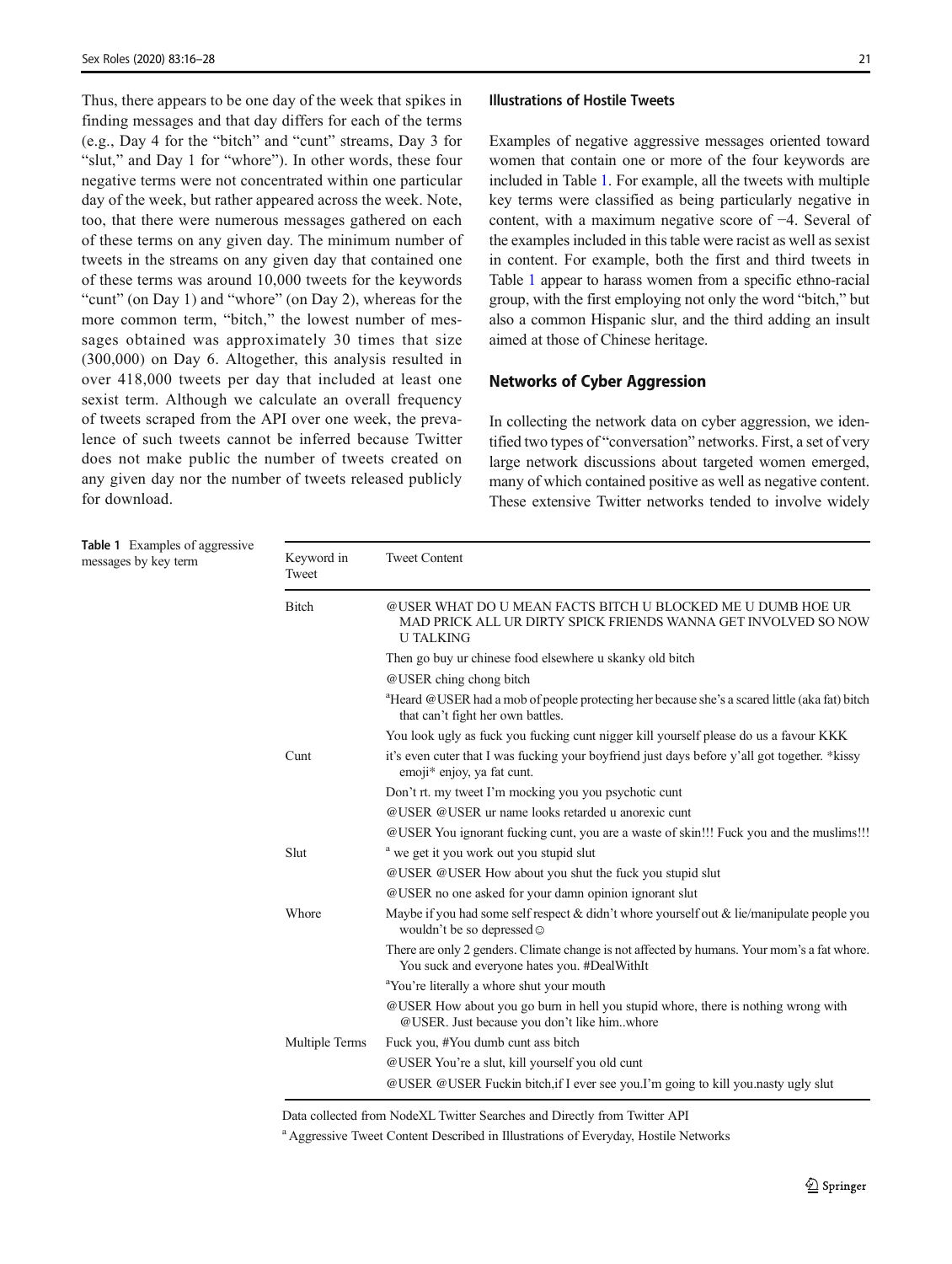known individuals such as celebrities or politicians and, in these cases, the messages appeared to be exchanged largely among strangers who were interested in the same general conversation. Typically, a tweet that contained an insult set off a chain of interconnected messages, some of which reinforced the harmful content in retweets to additional people and others that attempted to defend the victim. The second type of cyber aggression network represented smaller sets of conversations that used derogatory language toward women in everyday conversations. These types of interchanges were common among users who seemed to know one another and who interacted more frequently. In addition, there was a third category of negative messages that consisted of singular tweets that received no visible online response and failed to generate a network of interchanges. Such seemingly aborted interchanges were common in our searches and may represent the fact that Twitter only releases a small portion of their data for public study at any one time.

#### Illustration of Celebrity Network

We include one case study of a large Twitter network that emerged during a battle between an African American actress and a British commentator that spread widely within the "Twittersphere" in 2016. During this exchange, the actress announced she was planning to leave Twitter due to the large accumulation of hateful and offensive comments she received following her appearance in the remake of a popular movie franchise. Twitter responded by stating that they had not done enough to enforce their regulations against abusive tweeting and that they would work more consistently to review and enforce their policies (Altman [2016](#page-10-0)). The British political commentator reacted by declaring that Twitter's announcement was tantamount to a war on free speech. He then responded to the actress's original tweets in a manner that crossed Twitter's policy on abusive content, which led to his account being suspended. The interaction over time among the actress, the political commentator, and Twitter led to a great deal of public debate both on and off Twitter about the role and nature of Twitter as a social media platform, as well as the acceptability of online hate and aggression.

A network analysis of this case study illustrates that this type of an attack on a well-known celebrity can become quite large and spread far (see the online supplement S1, Fig. 1s). Several months following the initial attack, a high density of tweets emerges in the conversation network that is directed toward the actress, which displays the intense concentration of discussion regarding the actress. In addition, although a number of messages in this Twitter interchange are positive and supportive in content, derogatory aggressive tweets continue to appear in the virtual network. For example, one message insults the actress, as follows: "@USER1 @USER2 [Actress] is a gorilla." Another hostile tweet attacks one of her online

supporters, calling the person an "incestuous child rapist," and then describes the African American actress herself as a "thinskinned racist." From analyzing the aggressive tweets, the messages are likely not sent by the original British commentator, but by users who are unconnected to the celebrity they attacked here.

#### Illustrations of Everyday Hostile Networks

In addition to large network conversations about specific women or groups of women, we found many instances of smaller everyday conversations that contained hostile messages. The texts of several tweets containing such aggressive messages are depicted in Table [1.](#page-5-0) We describe in detail three such examples that include at least one of our four key slurs. (For displays of the resulting Twitter networks of conversation in these three cases see the online supplement S1, Fig. 2s.)

The first example of an everyday network contains an aggressive tweet using the key term, "bitch," in the following message: "Heard @USER had a mob of people protecting her because she's a scared little (aka fat) bitch that can't fight her own battles." In the text, the bully directly mentions the victim, connecting the two accounts directly. The aggressive message also includes an adjective from the Overweight category, suggesting that the victim is not just a "scared little" bitch, but also too heavy; the use of this extra insulting term seems designed to "add insult to injury" in the attack. In addition to the bully and victim, six other individuals like or retweet the bully's original message, and they therefore act as reinforcers of the negative content. In a subsequent reply to the original aggressive tweet, the bully also mentions another user who never responds. We label this last user—who is not attacked nor responds to any of the conversation—as a bystander. A bystander represents a person who probably was aware of an aggressive message, but who neither comes to the defense of the victim nor joins in on the attack.

The second network contains twelve individuals, including one who publishes an aggressive message and four individuals who like or retweet the original aggressive tweet. The tweet content, "You're literally a whore shut your mouth" is an insult using the keyword, "whore." While short, this tweet represents a sizeable number of tweets in the sample that use aggressive slurs in a concise, derogatory strike. Note that the target of this message did not appear in our dataset, perhaps because the victim's account was private or was removed after the conflictual interaction. After publishing the original tweet, nevertheless, there are three individuals who condone the aggressive message. Seven bystanders also are present in the conversation network, that is, individuals who do not directly support nor condemn the offensive content of the tweet.

The final example contains an illustration of an aggressive message using the key term, "slut." The message is as follows: "we get it you work out you stupid slut." This tweet is part of a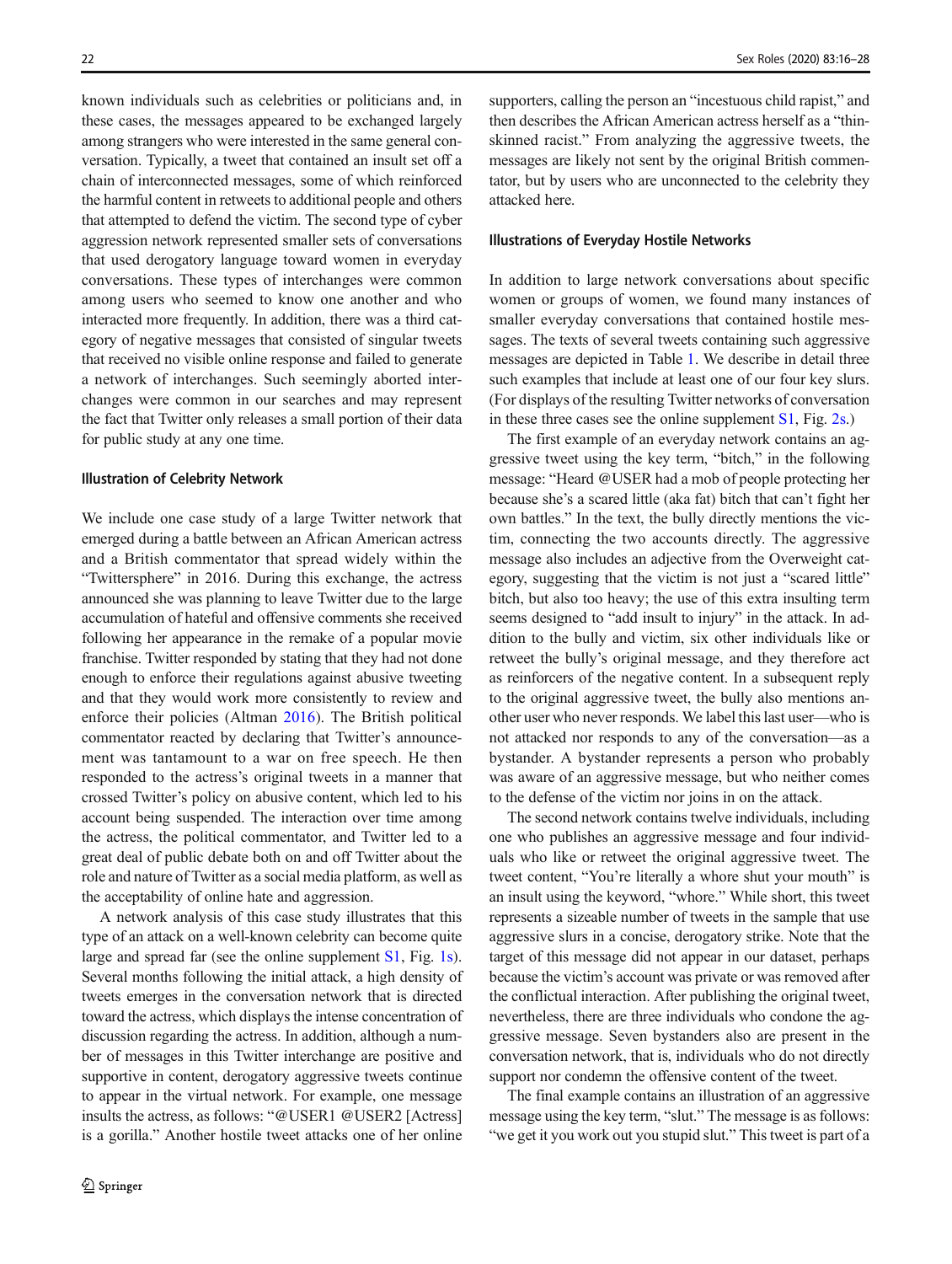longer conversation that involves several users discussing their experiences watching and judging others at a gym. Despite a seemingly innocuous start to this conversation, the thread quickly moves to a discussion about women going to the gym "to be seen," and thus the identified tweet concerns (inappropriate) appearance. In addition, this tweet uses an adjective from the Unintelligent group, "stupid," presumably to amplify the negative intent.

Of these final three network cases, this last network is the largest with 30 individuals involved. Whereas two people act in a supportive capacity toward the victim, there are six others who initially support the aggressor, but then later retweet or like a message in defense of the original victim. In this case, the actors appear to be interconnected. Multiple tweets directed between network members suggest some familiarity and association, which may help to explain apparent shifting loyalties. This case also demonstrates that not all instances of sexist language emanate from anonymous Twitter accounts or from strangers at a distance (such as in the Celebrity example), but instead involve likely acquaintances and friends.

#### Descriptive Statistics from Sentiment Analyses

## Sentiment of Tweets with Key Terms and Adjectives

Next, we conducted a sentiment analysis of our sample of tweets. As expected, messages that include any one of the key terms, "bitch," "cunt," "slut," and "whore," tend to be negative in sentiment. The average sentiment score ranged from −.38 for messages with "slut" to −.52 for those containing the term "cunt," on a scale of −4 to 4, with an overall, sample average of −.43 (see first row of Table 2). When tweets include an adjective that reinforces a feminine stereotype (e.g., "ugly," "fat"), the average sentiment score more than doubles in negativity (by a factor of 2.6), from −.39 for messages with no insulting adjectives to −1.03 for messages with such an adjective (last column of Table 2). For example, the average sentiment score for

Table 2 Description of tweets by keyword and mean score

tweets with the term "bitch" changes from −.39 to −.95 when it includes a negative adjective (first column of Table 2). The shift in sentiment is even more notable among the "whore" messages," in which case the sentiment increases by a factor of over 6.5, from an average of −.32 to −2.11 with the addition of an insulting adjective (fourth column of Table 2).

#### Most Negative Words

Tweet sentiment was particularly negative when uncomplimentary adjectives referring to physical attributes were included (see Table [3](#page-8-0)). For example, within "bitch" messages, the use of "fat" (or its synonyms in the Overweight category) increased the negativity of the message from an average of −.43 to −1.15. For the "slut" sample, the most negative tweets were those in the Underweight category (e.g, skinny). Adjectives in the Ugly category, on the other hand, were associated with the highest negative sentiment score for the "cunt" and "whore" messages. Referring to an "ugly whore" in a tweet, for example, multiplied the degree of negative sentiment by more than six times, on average, as compared to a message lacking the descriptor, ugly.

## The Effect of Insulting Adjectives on Sentiment

#### Ordinary Least Squares Regression (OLS)

As shown in the preceding, certain adjectives are associated with more negative tweet sentiment than others, particularly adjectives referring to physical appearance. Next, we examine whether such tendencies are statistically significant by testing whether the inclusion of an adjective in one of the seven categories significantly alters the degree of overall message negativity. Given our distance weighting, the addition of a negative adjective should only decrease the sentiment score of a tweet if it is close to the target or if the tweet commonly contains other negative words.

|                        | <b>Bitch Tweets</b> |                     | <b>Cunt Tweets</b>  |                   | <b>Slut Tweets</b>  |                     | Whore Tweets        |                       | <b>Total Tweets</b> |               |
|------------------------|---------------------|---------------------|---------------------|-------------------|---------------------|---------------------|---------------------|-----------------------|---------------------|---------------|
|                        | Tweet Count $M(SD)$ |                     | Tweet Count $M(SD)$ |                   | Tweet Count $M(SD)$ |                     | Tweet Count $M(SD)$ |                       | Tweet Count $M(SD)$ |               |
| All Tweets             | 2,530,832           | $-.43(.72)$ 155,059 |                     | $-.52(.76)$       | 131,155             | $-.38(.62)$ 110,307 |                     | $-.43(.84)$           | 2,927,353           | $-.43(.72)$   |
| Without Adjs 2,349,978 |                     | $-.39(.70)$ 138,769 |                     | $-.44(.72)$       | 125.537             | $-.35(.60)$ 99,498  |                     | $-.32(.62)$           | 2,713,782           | $-.39(.70)$   |
| With Adis              | 180,854             | $-.95(.72)$ 16,290  |                     | $-1.21(.74)$ 5618 |                     | $-.92(.77)$ 10,810  |                     | $-2.11(1.06)$ 213,572 |                     | $-1.03(0.78)$ |

Tweets are marked as either containing an adjective or not; this refers to the specifically identified adjectives studied in the present paper. Tweets in the present sample contain many different adjectives, but here we focus on a small subset of adjectives relating to stereotypes regarding femininity. "Without Adjs" refers to the sample of tweets that do not include a specified adjective pertaining to feminine stereotypes and "With Adjs" refers to tweets containing an identified adjective. Tweets were scored within a range of −4.00 (most negative) to 4.00 (most positive)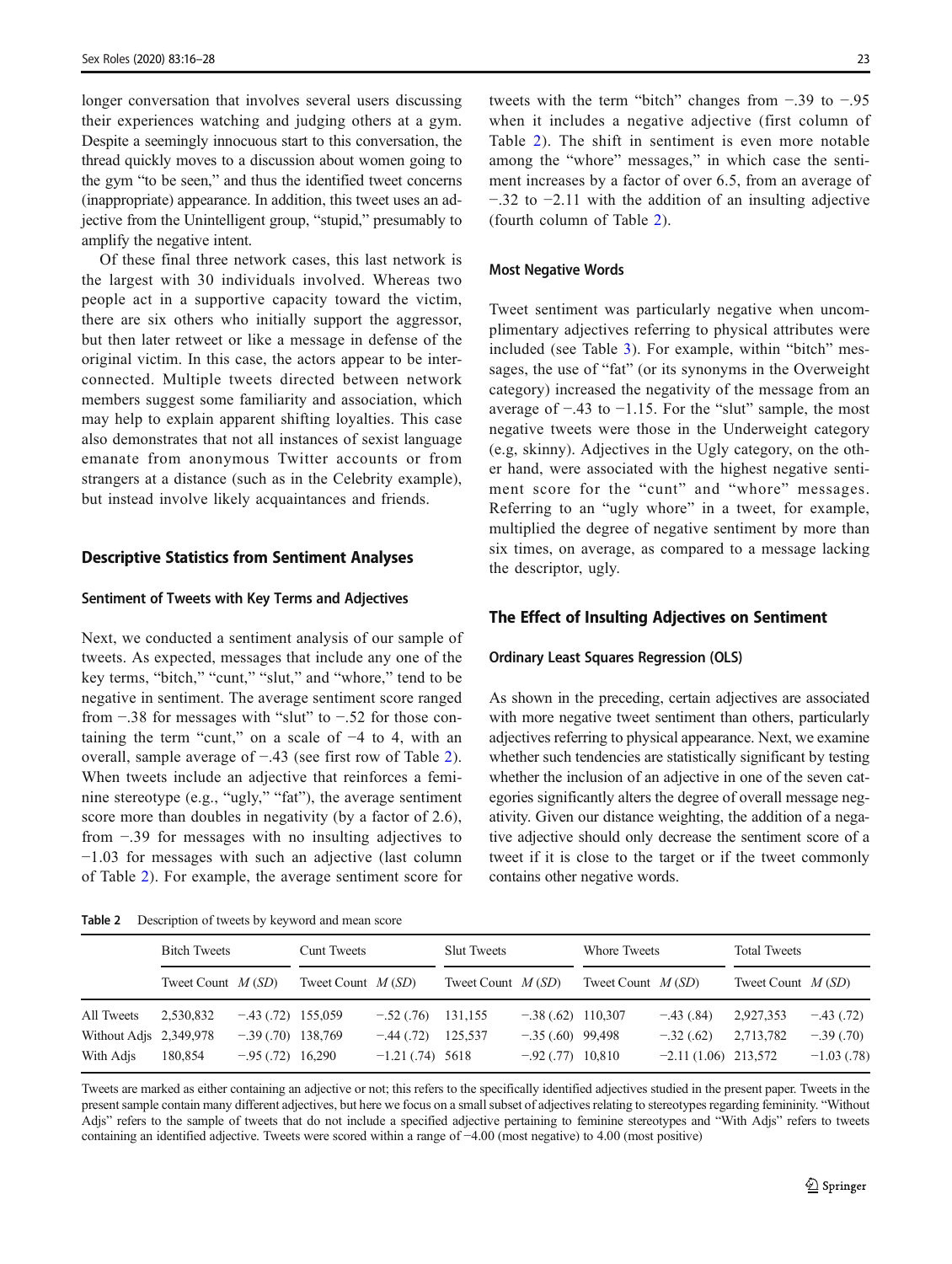| Keyword in Tweet | Mean Sentiment Score<br>of Tweets with Keyword | Within Tweets with Specified Keyword              |                                                                       |  |  |
|------------------|------------------------------------------------|---------------------------------------------------|-----------------------------------------------------------------------|--|--|
|                  |                                                | Most Negative Adjective<br>Used (Adjective Group) | Mean Score of Tweets Containing<br>Key Term + Most Negative Adjective |  |  |
| <b>Bitch</b>     | $-.43$                                         | Fat (Overweight)                                  | $-1.15$                                                               |  |  |
| Cunt             | $-.52$                                         | Ugly $(Ugly)$                                     | $-1.29$                                                               |  |  |
| Slut             | $-.39$                                         | Skinny (Underweight)                              | $-1.02$                                                               |  |  |
| Whore            | $-.43$                                         | Ugly (Ugly)                                       | $-2.75$                                                               |  |  |

<span id="page-8-0"></span>Table 3 Sentiment scores of tweets and frequency of most negative adjectives within tweets

Data collected from Twitter API. Scores range from −4 (most negative) to +4 (most positive)

## Robustness

In analyses not shown here, we compared results from this modelling approach to several others, such as proportional odds and partial proportional odds logistic regression, using both AIC and mean squared error (MSE) of fitted values. In all cases, OLS regression had lower MSE and AIC, indicating it was fitting better to the data despite assuming a continuous rather than ordinal response. When comparing the OLS results, we rounded the fitted values to the nearest integer to ensure the lower MSE is not a result of having a continuous response. In analyses not shown here, we also tried including controls for time of day and day of the week, but the results failed to show systematic differences and our conclusions were unaltered.

# Comparing Sentiment Scores with Insulting Adjectives: OLS Results

In our analysis, we find support for the argument that the inclusion of insulting words that reinforce feminine stereotypes inflates the overall negative sentiment of a tweet

Table 4 Ordinary least squares regression results for each dataset significantly. These findings are depicted in Table 4, which gives the exact coefficients and standard errors. In the majority of cases (70%), the inclusion of one of the adjectives increases the negative sentiment of a tweet, suggesting that the word not only lowered sentiment, but that it was located near enough to the key term for its score to affect significantly the tweet's overall score. Furthermore, the inclusion of a normative adjective alone is enough to reduce the sentiment score of a message (i.e., make the tweet more negative) by 1.0 on average. Therefore, although the large sample size may influence the statistical significance of the results, the finding that the inclusion of adjectives results in sizable negative effects is particularly noteworthy.

Across each of the keywords separately, the addition of an adjective also significantly lowers tweet sentiment. For example, messages that contain only the key term "bitch" and no identified adjectives are predicted to have a negative sentiment ( $\beta = -0.39$ ) as depicted in the value of the Intercept (see the first column of Table 3). The inclusion of an adjective in one of the seven categories drops the sentiment score for a "bitch" tweet from between −.23 for words in the Old age group to

| Predictors       | Keyword            |                  |                |                  |              |                  |  |  |  |
|------------------|--------------------|------------------|----------------|------------------|--------------|------------------|--|--|--|
|                  | <b>Bitch</b>       |                  | Cunt           |                  | Slut/Whore   |                  |  |  |  |
|                  | $\beta$ (SE)       | $\boldsymbol{p}$ | $\beta$ (SE)   | $\boldsymbol{p}$ | $\beta$ (SE) | $\boldsymbol{p}$ |  |  |  |
| Intercept        | $-.39$ ( $-.001$ ) | < 0.01           | $-.44(.002)$   | < 0.001          | $-.35(.001)$ | < 0.001          |  |  |  |
| Crazy            | $-.28(.005)$       | < 0.01           | $-.46(.037)$   | < 0.001          | $-.45(.027)$ | < 0.001          |  |  |  |
| Overweight       | $-.69(.007)$       | < 0.01           | $-.65(.012)$   | < 0.001          | $-.53(.016)$ | < 0.001          |  |  |  |
| Underweight      | $-.28(.014)$       | < 0.001          | $-.42(.042)$   | < 0.001          | $-.51(.022)$ | < 0.001          |  |  |  |
| Old              | $-.23(.005)$       | < 0.001          | $-.75(.014)$   | < 0.001          | $-.45(.019)$ | < 0.001          |  |  |  |
| Stupid           | $-.61(.002)$       | < 0.001          | $-.73(.008)$   | < 0.001          | $-.61(.018)$ | < 0.001          |  |  |  |
| Promiscuous      | $-.56(.011)$       | < 0.001          | $-.57(.040)$   | < 0.001          | $-.51(.024)$ | < 0.001          |  |  |  |
| Ugly             | $-.65(.005)$       | < 0.001          | $-2.18(0.009)$ | < 0.001          | $-.50(.028)$ | < 0.001          |  |  |  |
| $\boldsymbol{n}$ | 25,20,302          |                  | 158,128        |                  | 130,964      |                  |  |  |  |
| $R^2$            | .05                |                  | .31            |                  | .03          |                  |  |  |  |

Significant effects reported here indicate that each occurrence of the predictor within a tweet significantly increases the negativity of the tweet's sentiment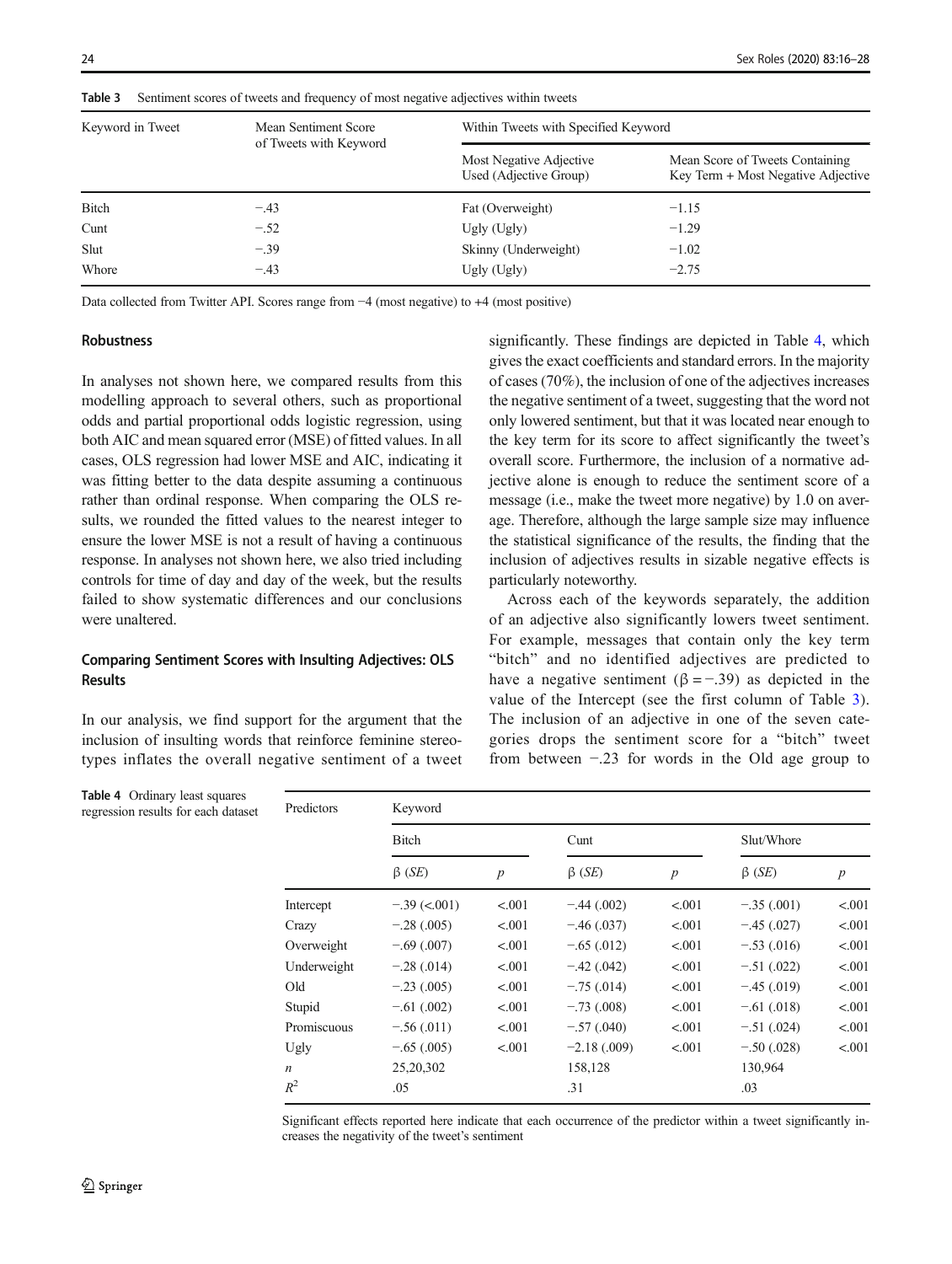a maximum of −.69 for terms in the Overweight category. For each Overweight type of adjective, in other words, the sentiment of a tweet with the word "bitch" decreases by an additional −.69 points.

#### Physical Appearance

In addition, we examine the possibility that tweets that demean a woman's appearance are particularly negative, as suggested by the prior descriptive analyses. As expected, messages containing "ugly" or one of its synonyms are consistently some of the most negative tweets across our keywords (see Tables [3](#page-8-0) and [4](#page-8-0)). For instance, tweets that include an adjective in the Ugly category, when added to a tweet containing the key term "cunt," have the largest, and significant, increases in negativity of any adjective across all three models (see the cunt column of Table [4\)](#page-8-0). For each adjective from the Ugly group, the sentiment score of a tweet with the term "cunt" is decreased further by over −2.0 points. The size of this effect is quite large given that the range of possible scores ranges from −4 to +4. Tweets that include an adjective in the Overweight category also inflated the negative content of the message, particularly when paired with the keyword "bitch." We also consider the effect of adjectives in the Underweight category. For the majority of tweets (those containing either "bitch" or "cunt"), those with Underweight terms are not as negative as those from the Overweight category. The only exception occurs in messages containing "slut" or "whore," in which case the negative effects of Overweight and Underweight adjectives do not differ significantly.

For the keyword group of "slut/whore," the most adverse type of adjectives included those in the Stupid category rather than descriptors relating to physical appearance. One reason for the negativity of the word stupid and its synonyms may be due to the frequent use of these words in well-known offensive phrases, such as "stupid slut," and "ignorant slut." In sum, references to physical appearance significantly amplify the negative content of a sexist tweet, but other types of abusive language can do so as well depending on the specific phrase.

# **Discussion**

Social media sources are repeatedly accused of providing venues for their users to treat women unjustly (e.g., Women's Boycott), and we find evidence that hostile Twitter messages aimed at women represent common everyday occurrences. We located 2.9 million tweets in 1 week, or approximately 419,000 per day, that used one of four key feminine slurs. Note that Twitter only makes a small portion of their data available for public download, suggesting that the problem of derogatory, female-oriented messages is even more extensive than we document. In addition, we find that these

tweets were negative in sentiment, on average, and that the incorporation of adjectives that insulted feminine stereotypes amplified their overall negativity to a significant and notable degree. In some cases, the reach of a hostile message extended far beyond the original target to involve numerous other people, especially when concerning a female celebrity.

Findings from our mixed methods study show that these aggressive online messages frequently rely on language suggesting that the target fails to embody traditional feminine stereotypes and ideals, in particular those of physical attractiveness, niceness, and sexual purity. The implicit message, therefore, is that women should align themselves with traditional images of beauty, sweetness, and innocence—that is, there is a correct way to "do gender" (West and Zimmerman [1987\)](#page-12-0). Messages attacking a woman's physical appearance are particularly negative, and they diminish message sentiment significantly more than other types of insults in a majority of our tweets. As noted elsewhere (Baker-Sperry and Grauerholz [2003](#page-11-0); Mazur [1986;](#page-11-0) Wolf [2002](#page-12-0)), ideals of feminine beauty remain powerful in many societies in which social media networks thrive.

We find support for our theoretical arguments that norm enhancement and status processes contribute to cyber aggression within social media. Negative online communication in our Twitter data tends to reinforce existing social norms of femininity, not unlike findings of gendered norm enforcement in other genres of online interaction (Pascoe and Diefendorf [2019;](#page-11-0) Wilhelm and Joeckel [2019](#page-12-0)) and in schools (Felmlee and Faris [2016](#page-11-0)). The spread of derogatory tweets within networks of Twitter conversations, furthermore, suggests that enhancing one's status among one's peers constitutes another likely motivation behind damaging electronic communication toward women. In addition, these interactions occur within a cultural system of beliefs and a societal power structure that diminishes the status of women (Ridgeway [2011](#page-11-0); Ridgeway and Correll [2004](#page-11-0)), all of which enhance the ability and motivation of individuals to demean women.

# Limitations and Future Research Directions

Our research is not without limitations. Our sample is nonrandom and contains only a small portion of all tweets and adjectives that target women, which places limits on generalizability. Moreover, some portion of these messages might attack men and others. Previous research finds that sexual minorities and transgender individuals, for instance, remain frequent victims of social media aggression (Hinduja and Patchin [2010;](#page-11-0) Schneider et al. [2012;](#page-11-0) Sterner and Felmlee [2017\)](#page-12-0). Some messages may be confronting gay (or straight) men rather than women, although research suggests that alternative homophobic slurs tend to be used instead in these instances (Sterner and Felmlee [2017\)](#page-12-0). Moreover, a number of tweets in our dataset address women of color, often targeting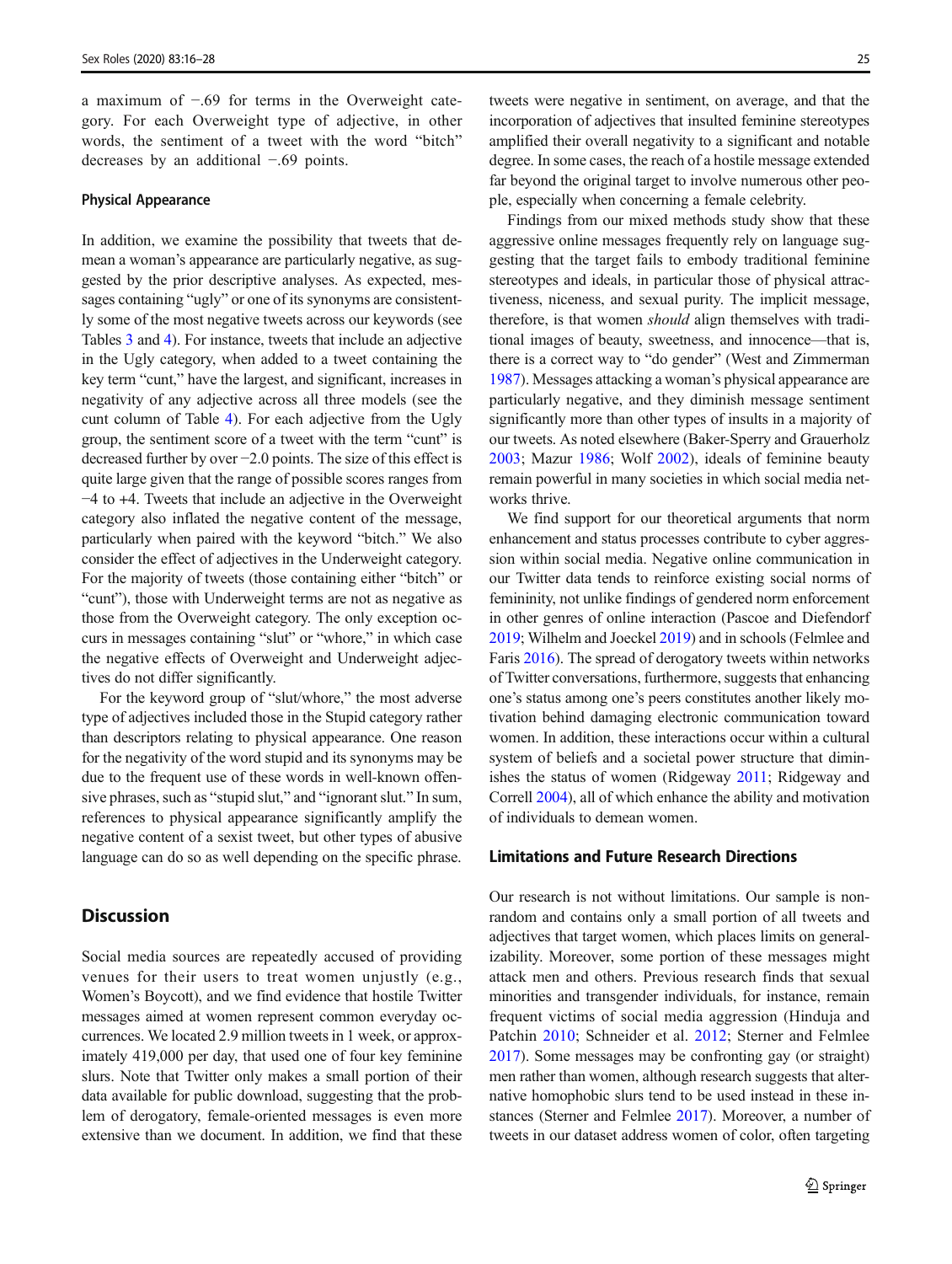<span id="page-10-0"></span>women both on the basis of their gender and their ethno-racial identity. We provide examples of these "intersectional" cases, but this topic deserves additional attention.

We note, too, that tweets can be ambiguous in meaning and that some may represent the work of bots or electronic gaming. Although we took pains to circumvent such problems, and although our sentiment classifier performed quite well, we acknowledge that analyzing Twitter data remains challenging. Possible misinterpretations cast little doubt on our main conclusions, which are supported by extensive attention on the part of our in-depth human coding. However, they highlight the need for further research regarding the analysis of tweet sentiment. Alternative methodologies, such as Natural Language Processing Hierarchical Topic Modeling (Blei et al. [2003\)](#page-11-0), also could be useful in the future to detect stereotype themes and subthemes in sexist Twitter content.

# Practice Implications

Twitter and other types of social media constitute a routine part of numerous people's lives, especially young adults, and cyber aggression is a pervasive and problematic feature faced by many. The results provided herein can be used to inform counselors and educators to develop policies to address this societal problem. Those individuals who are victimized by sexist messages could benefit from being aware that many such messages are broadly sexist in nature, aiming to reinforce traditional femininity. Such knowledge could aid professionals in framing procedures to mitigate the negative ramifications of such incidents. Women whose self-worth depends on feedback from social media are particularly likely to be at risk for poor psychological well-being (Sabik et al. [2019](#page-11-0)), and these individuals are deserving of particular attention when facing electronic aggression. Finally, since the time of our data collection, Twitter instituted new procedures intended to reduce instances of abuse and harassment on its platform. Independent research finds that such efforts can modestly, but significantly, decrease the negative content of sexist and racist tweets (Felmlee et al. [2019\)](#page-11-0). Such attempts by social media conglomerates to mitigate abuse on their platforms deserve continued serious attention.

# Conclusion

Cyber aggression targets women on a day-to-day basis, with 419,000 tweets per day containing one of four common sexist slurs, and thus it constitutes a significant challenge to civil society. In its attempt to attack women on the basis of their femininity, electronic harassment implicitly reinforces cultural norms and stereotypical ideals of female appearance and behavior. One purpose of the present research is to give voice to this social problem. Perhaps learning that others also are vilified as lacking in appearance, character, and morality will

lessen some of the pain experienced by victims in knowing that they are not alone in this experience. Finally, we further our understanding of this type of online behavior by providing evidence that the social process of gender norm regulation contributes to its occurrence. Aggression toward women does not represent simply individual random acts of violence, but instead it operates strategically and within the bounds of established group and societal processes.

Acknowledgments We are grateful to Evan Baker, Ying Cheng, Brendan Gard, Sara Francisco, Jordan Lawson, Kaitlin Shartle, and Tyler Stumm for their assistance with the project and data coding. Support for this research was provided by the National Science Foundation under Grant No. 1818497. We acknowledge administrative assistance by the Population Research Institute at Penn State University, which is supported by an infrastructure grant by the Eunice Kennedy Shriver National Institute of Child Health and Human Development (P2CHD041025). Partial support also was provided by the National Science Foundation under IGERT grant DGE- 1144860, Big Data Social Science.

## Compliance with Ethical Standards

Conflict of Interest None of the authors has potential conflicts of interest regarding this research.

Research Involving Human Participants and/or Animals This study was approved by the Pennsylvania State University Institutional Review Board (Study00004666). No animals were involved in this project.

Informed Consent No informed consent was necessary for this project.

Open Access This article is distributed under the terms of the Creative Commons Attribution 4.0 International License (http:// creativecommons.org/licenses/by/4.0/), which permits unrestricted use, distribution, and reproduction in any medium, provided you give appropriate credit to the original author(s) and the source, provide a link to the Creative Commons license, and indicate if changes were made.

# References

- Altman, J. (2016, July 25). The whole Leslie Jones twitter feud, explained. USA TODAY College. Retrieved from [http://college.](http://college.usatoday.com/2016/07/25/the-whole-leslie-jones-twitter-feud-explained/) [usatoday.com/2016/07/25/the-whole-leslie-jones-twitter-feud](http://college.usatoday.com/2016/07/25/the-whole-leslie-jones-twitter-feud-explained/)[explained/.](http://college.usatoday.com/2016/07/25/the-whole-leslie-jones-twitter-feud-explained/) Accessed 18 Sept 2019
- Anderson, C. A., & Anderson, K. B. (2008). Men who target women: Specificity of target, generality of aggressive behavior. Aggressive Behavior, 34(6), 605–622. <https://doi.org/10.1002/ab.20274>.
- Backe, E. L., Lilleston, P., & McCleary-Sills, J. (2018). Networked individuals, gendered violence: A literature review of cyberviolence. Violence and Gender, 5(3), 135–146. [https://doi.org/10.1089/vio.](https://doi.org/10.1089/vio.2017.0056) [2017.0056](https://doi.org/10.1089/vio.2017.0056).
- Bailey, J., Steeves, V., Burkell, J., & Regan, P. (2013). Negotiating with gender stereotypes on social networking sites: From "bicycle face" to Facebook. Journal of Communication Inquiry, 37(2), 91–112. [https://doi.org/10.1177/0196859912473777.](https://doi.org/10.1177/0196859912473777)
- Baker, E., Inara Rodis, P., & Felmlee, D. (2019, April). Twitter: Fit or bitter? Poster presented at The 2019 Undergraduate Research Exhibition, University Park, PA.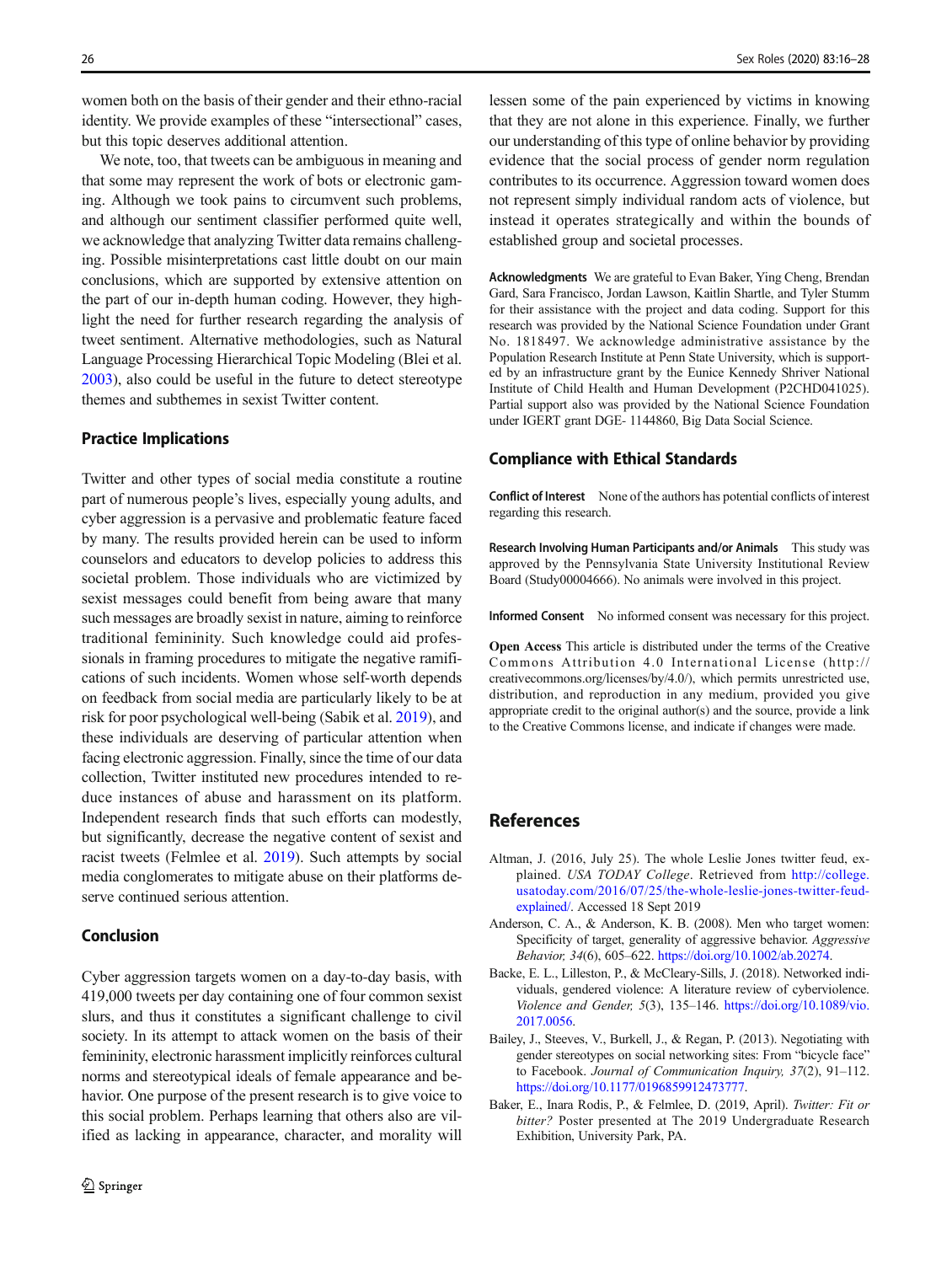- <span id="page-11-0"></span>Baker-Sperry, L., & Grauerholz, L. (2003). The pervasiveness and persistence of the feminine beauty ideal in children's fairy tales. Gender and Society, 17(5), 711–726. [https://doi.org/10.1177/](https://doi.org/10.1177/0891243203255605) [0891243203255605](https://doi.org/10.1177/0891243203255605).
- Bartlett, C. P., DeWitt, C. C., Maronna, B., & Johnson, K. (2018). Social media use as a tool to facilitate or reduce cyberbullying perpetration: A review focusing on anonymous and nonanonymous social media platforms. Violence and Gender, 5(3), 147–152. [https://doi.org/10.](https://doi.org/10.1089/vio.2017.0057) [1089/vio.2017.0057](https://doi.org/10.1089/vio.2017.0057).
- Beauchere, J. F. (2014). Preventing online bullying: What companies and others can do. International Journal of Technoethics, 5(1), 69–77. [https://doi.org/10.4018/ijt.2014010106.](https://doi.org/10.4018/ijt.2014010106)
- Bellmore, A., Calvin, A. J., Xu, J., & Zhu, X. (2015). The five W's of "bullying" on twitter: Who, what, why, where, and when. Computers in Human Behavior, 44, 305-314. https://doi.org/ 10.1016/j.chb.2014.11.052 .
- Bianchi, C. (2014). Slurs and appropriation: An echoic account. Journal of Pragmatics, 66, 35–44. <https://doi.org/10.1016/j.pragma.2014.02.009>.
- Blei, D. M., Ng, A. Y., & Jordan, M. I. (2003). Latent dirichlet allocation. Journal of Machine Learning Research, 3(Jan), 993–1022.
- Davis, C. A., Varol, O., Ferrara, E., Flammini, A., & Menczer, F. (2016). Botornot: A system to evaluate social bots. International Conference Companion on World Wide Web, 25(1), 273–274. [https://doi.org/10.1145/2872518.2889302.](https://doi.org/10.1145/2872518.2889302)
- Ellemers, N. (2018). Gender stereotypes. Annual Review of Psychology, 69(1), 275–298. [https://doi.org/10.1146/annurev-psych-122216-](https://doi.org/10.1146/annurev-psych-122216-011719) [011719.](https://doi.org/10.1146/annurev-psych-122216-011719)
- Faris, R., & Felmlee, D. (2011). Status struggles: Network centrality and gender segregation in same- and cross-gender aggression. American Sociological Review, 76(1), 48–73. [https://doi.org/10.1177/](https://doi.org/10.1177/0003122410396196) [0003122410396196](https://doi.org/10.1177/0003122410396196).
- Faris, R., & Felmlee, D. (2014). Casualties of social combat: School networks of peer victimization and their consequences. American Sociological Review, 79(2), 228–257. [https://doi.org/10.1177/](https://doi.org/10.1177/0003122414524573) [0003122414524573](https://doi.org/10.1177/0003122414524573).
- Felmlee, D., & Faris, R. (2016). Toxic ties: Networks of friendship, dating, and cyber victimization. Social Psychology Quarterly, 79(3), 243–262. <https://doi.org/10.1177/0190272516656585>.
- Felmlee, D., Inara Rodis, P., & Francisco, S. C. (2018). What a b!tch!: Cyber aggression toward women of color. In M. T. Segal & V. Demos (Eds.), Gender and the media: Women's places (Vol. 26, pp. 105–123). Bingley, UK: Emerald Publishing Limited. [https://](https://doi.org/10.1108/S1529-212620180000026008) [doi.org/10.1108/S1529-212620180000026008](https://doi.org/10.1108/S1529-212620180000026008).
- Felmlee, D. H., DellaPosta, D., Inara Rodis, P., & Matthews, S. A. (2019, August). Cyber aggression on social media: A quasi-experimental study of policy on sexist and racist messages. Paper presented at the 114th Annual Meeting of the American Sociological Association, New York, NY.
- Flores, R. D. (2017). Do anti-immigrant laws shape public sentiment? A study of Arizona's SB1070 using Twitter data. American Journal of Sociology, 123(2), 333–384. <https://doi.org/10.1086/692983>.
- Forbes, G. B., Collinsworth, L. L., Jobe, R. L., Braun, K. D., & Wise, L. M. (2007). Sexism, hostility toward women, and endorsement of beauty ideals and practices: Are beauty ideals associated with oppressive beliefs? Sex Roles, 56(5–6), 265–273. [https://doi.org/10.](https://doi.org/10.1007/s11199-006-9161-5) [1007/s11199-006-9161-5.](https://doi.org/10.1007/s11199-006-9161-5)
- Hinduja, S., & Patchin, J. W. (2010). Bullying, cyberbullying, and suicide. Archives of Suicide Research, 14(3), 206–221. [https://doi.org/](https://doi.org/10.1080/13811118.2010.494133) [10.1080/13811118.2010.494133.](https://doi.org/10.1080/13811118.2010.494133)
- Hlavka, H. R. (2014). Normalizing sexual violence: Young women account for harassment and abuse. Gender and Society, 28(3), 337-358. [https://doi.org/10.1177/0891243214526468.](https://doi.org/10.1177/0891243214526468)
- Hollander, J. A., Renfrow, D. G., & Howard, J. A. (2011). Gendered situations, gendered selves (2nd ed.). Plymouth, UK: Rowman & Littlefield Publishers.
- Homans, G. C. (1950). The human group. New York: Harcourt, Brace & World.
- Hu, M., & Liu, B. (2004). Mining and summarizing customer reviews. In Proceedings of the tenth ACM SIGKDD International Conference on Knowledge Discovery and Data Mining (pp. 168–177). Seattle, WA: ACM. [https://www.cs.uic.edu/~liub/publications/kdd04](https://www.cs.uic.edu/~liub/publications/kdd04-revSummary.pdf) [revSummary.pdf.](https://www.cs.uic.edu/~liub/publications/kdd04-revSummary.pdf)
- Jeffreys, S. (2005). Beauty and misogyny: Harmful cultural practices in the West. New York: Routledge.
- Juvonen, J., & Gross, E. F. (2008). Extending the school grounds?— Bullying experiences in cyberspace. The Journal of School Health, 78(9), 496–505. [https://doi.org/10.1111/j.1746-1561.2008.00335.x.](https://doi.org/10.1111/j.1746-1561.2008.00335.x)
- Lawson, J., Rodis, P., & Felmlee, D. (2017). Bigotry takes to Twitter: Cyberbullying towards African Americans. Poster presented at the 2017 Undergraduate Exhibition, University Park, PA.
- Loya, B. N., Cowan, G., & Walters, C. (2006). The role of social comparison and body consciousness in women's hostility toward women. Sex Roles, 54(7–8), 575–583. [https://doi.org/10.1007/s11199-](https://doi.org/10.1007/s11199-006-9024-0) [006-9024-0](https://doi.org/10.1007/s11199-006-9024-0).
- Mazur, A. (1986). U.S. trends in feminine beauty and overadaptation. The Journal of Sex Research, 22(3), 281–303. [https://doi.org/10.1080/](https://doi.org/10.1080/00224498609551309) [00224498609551309](https://doi.org/10.1080/00224498609551309).
- Miller, S. A. (2016). "How you bully a girl": Sexual drama and the negotiation of gendered sexuality in high school. Gender & Society,  $30(5)$ ,  $721-744$ . [https://doi.org/10.1177/](https://doi.org/10.1177/0891243216664723) [0891243216664723](https://doi.org/10.1177/0891243216664723).
- Nielsen, F. Å. (2011). A new ANEW: Evaluation of a word list for sentiment analysis in microblogs. Retrieved from [http://arxiv.org/abs/](http://arxiv.org/abs/1103.2903) [1103.2903.](http://arxiv.org/abs/1103.2903) Accessed 18 Sept 2019
- Pascoe, C. J., & Diefendorf, S. (2019). No homo: Gendered dimensions of homophobic epithets online. Sex Roles, 80(3), 123–136. [https://](https://doi.org/10.1007/s11199-018-0926-4) [doi.org/10.1007/s11199-018-0926-4.](https://doi.org/10.1007/s11199-018-0926-4)
- Pew Research Center. (2016). Social media update 2016. Retrieved from <http://www.pewinternet.org/2016/11/11/social-media-update-2016/>. Accessed 10 Dec 2016
- Pew Research Center. (2017). Online harassment 2017. Retrieved from <http://www.pewinternet.org/2017/07/11/online-harassment-2017/>. Accessed 18 Sept 2019
- Ridgeway, C. L. (2011). Framed by gender: How gender inequality persists in the modern world. New York: Oxford University Press.
- Ridgeway, C. L., & Correll, S. J. (2004). Unpacking the gender system: A theoretical perspective on gender beliefs and social relations. Gender and Society, 18(4), 510–531. [https://doi.org/10.1177/](https://doi.org/10.1177/0891243204265269) [0891243204265269](https://doi.org/10.1177/0891243204265269).
- Sabik, N. J., Falat, J., & Magagnos, J. (2019). When self-worth depends on social media feedback: Associations with psychological wellbeing. Sex Roles. Advance online publication. [https://doi.org/10.](https://doi.org/10.1007/s11199-019-01062-8) [1007/s11199-019-01062-8](https://doi.org/10.1007/s11199-019-01062-8).
- Schneider, S. K., O'Donnell, L., Stueve, A., & Coulter, R. W. S. (2012). Cyberbullying, school bullying, and psychological distress: A regional census of high school students. American Journal of Public Health, 102(1), 171–177. [https://doi.org/10.2105/AJPH.2011.300308.](https://doi.org/10.2105/AJPH.2011.300308)
- Shartle, K., Stumm, T., Felmlee, D., & Sterner, G. (2016, April). The social networks of gender related cyberbullying on Twitter. Poster presented at The 2016 Undergraduate Exhibition, University Park, PA.
- Sijtsema, J. J., Veenstra, R., Lindenberg, S., & Salmivalli, C. (2009). Empirical test of bullies'status goals: Assessing direct goals, aggression, and prestige. Aggressive Behavior, 35(1), 57–67. [https://doi.](https://doi.org/10.1002/ab.20282) [org/10.1002/ab.20282.](https://doi.org/10.1002/ab.20282)
- Simmel, G. (1950). The sociology of Georg Simmel. (K. H. Wolff, Trans.). Glencoe, Ill.: Free Press.
- Smith, M. A., Milic-Frayling, N., Shneiderman, B., Mendes Rodrigues, E., Leskovec, J., & Dunne, C. (2010). NodeXL: A free and open network overview, discovery and exploration add-in for Excel 2007/2010. Social Media Research Foundation. Retrieved from [http://nodexl.codeplex.com/.](http://nodexl.codeplex.com/) Accessed 18 Sept 2019